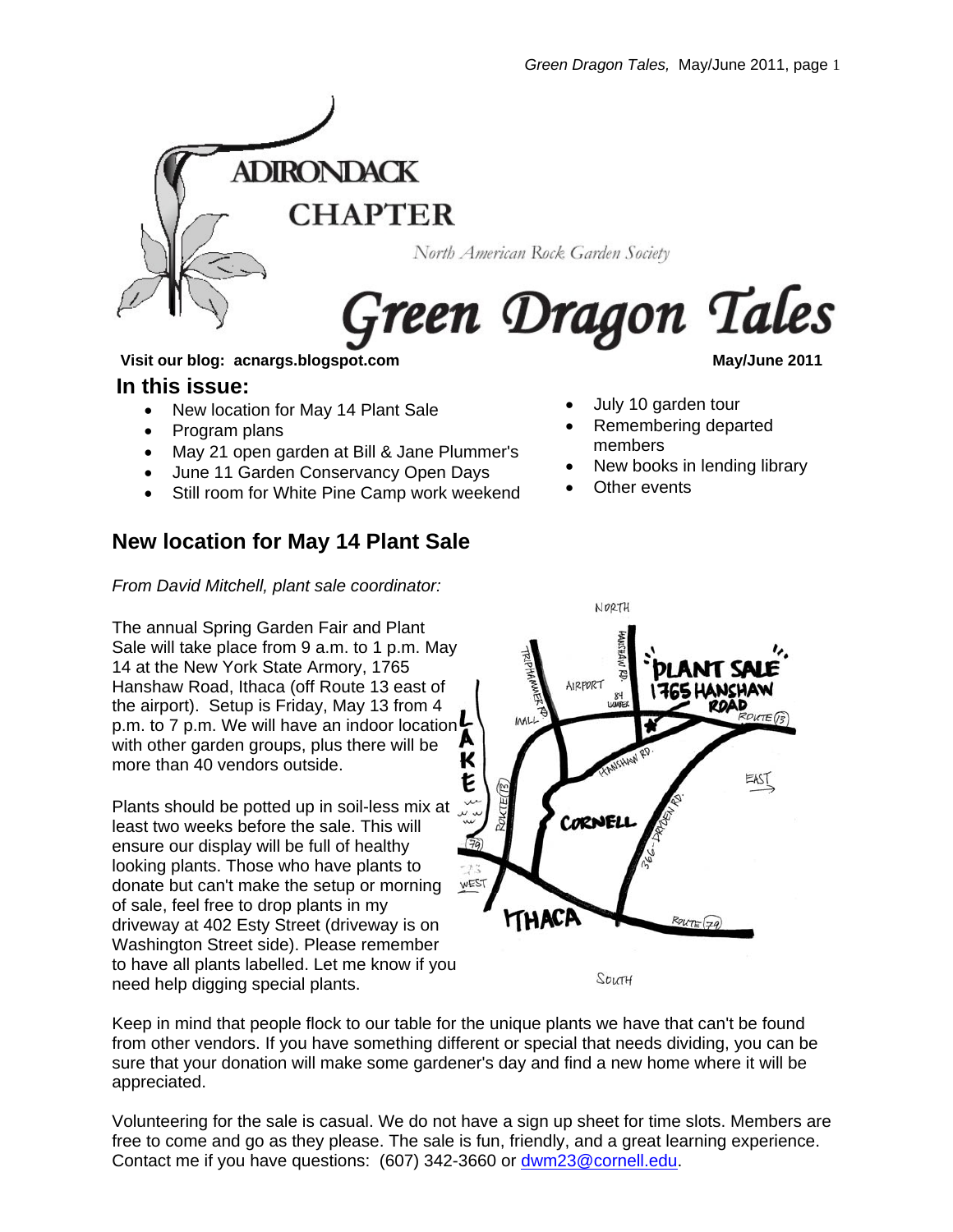# **2011 program plans**

Our **tentative** program line up for 2011. Details in future newsletters or acnargs.blogspot.com:

- May 14: **Ithaca Plant Sale**, 9 a.m. to 1 p.m., NYS Armory off Rt. 13 N at 1765 Hanshaw Rd. See article above.
- June 18-20 Working trip to **White Pine Camp**. Still room if you want to attend. See article below for details.
- July 10 **Member garden tour**, Syracuse area. Featured gardens include Michael Brennan's, in Pompey, and John Gilrein's and Harold Peachey's, both in South Onondaga. See article below for preview and directions.
- August (date to be announced) **Member plant sale** and picnic. Details coming in July/August newsletter
- September (tentative, date to be announced) Working trip to **White Pine Camp**.
- September 17 Lee Ginenthal, Bonsai. CCE of Tompkins County.
- October 15 TBA. 404 Plant Science Bldg. (Whetzel Room).
- November 12 Maria Galetti, topic TBA. CCE of Tompkins County. (Note this meeting is on the second Saturday).

# **May 21 Open garden at Bill and Jane Plummer's**



Bill and Jane Plummer will host an Open Garden from 10 a.m. to 4 p.m. on May 21. Their garden is located at 10 Fox Lane East, Gang Mills, N.Y. (near Painted Post).

Their award-winning native plant garden is under mature oaks, pines and hickories and features trillium, bloodroot, Virginia bluebells and some 60 other wildflowers often planted in masses. More than two dozen native ferns line the paths and are used as foundation plantings and throughout the woods. High-limbed trees are underplanted with flowering trees and shrubs, including native azaleas.

In addition to the native plants, the garden contains numerous other shade-loving plants, e.g. Asian counterparts as well as a number of Asian maples, a small collection of dwarf conifers, rock garden plants and a large collection of rhododendrons.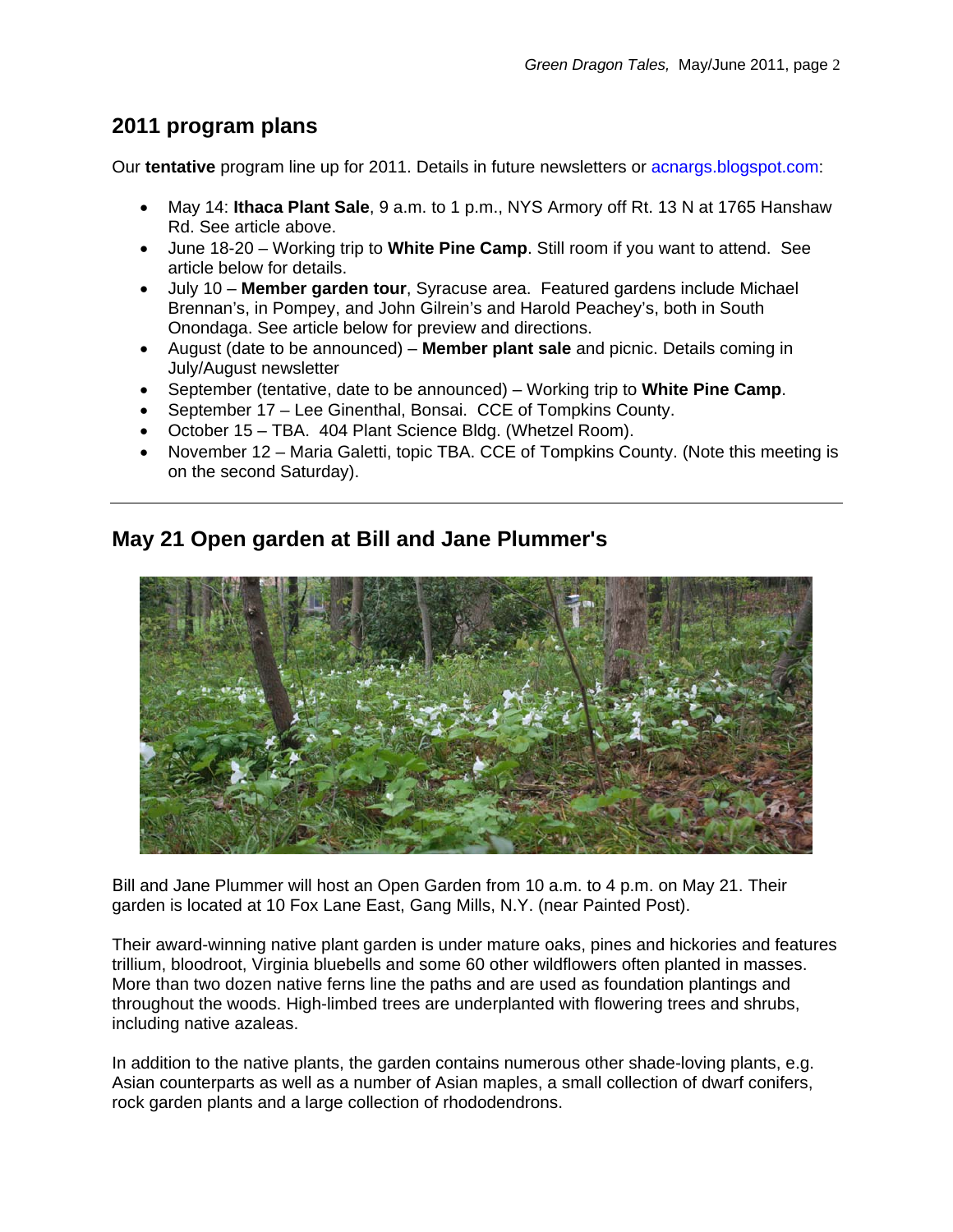This garden has received awards from the Federated Garden Club and the Finger Lakes Native Plant Society and has hosted a number of tours as well as visits from scores of individuals. Bill is generous in donating plants from his garden for plant sales.

**Directons to Plummers':** Take I86 West to Exit 44A-Williamsport/Robert Dann Drive. Exit RIGHT onto Robert Dann Drive. Turn LEFT at the traffic light onto Chatfield Place. In the housing development turn RIGHT onto the first street-Weston Lane. Turn an immediate RIGHT onto Fox Ln E. Third house up on the right. You can still get there from Exit 44B. Turn left at traffic light onto South Hamilton St. Get in left lane and turn onto Robert Dann Drive after Wal-Mart entrance.

# **June 11 Garden Conservancy Open Days**

Billie Jean Isbell's garden in Brooktondale is one of three Tompkins County Gardens featured in the Garden Conservancy's Open Days June 11.

Also featured that day are Woodland Wonders and Medicine Tree Farm, both in Newfield.

Writes Billie Jean in the Garden Conservancy's description: "My garden features a series of rooms separated by trees and shrubs that were planted in 1984. I started with two spring rock gardens next to the house. Then, I experimented with a sand bed and a "hot garden" inspired by Elizabeth Sheldon's garden in Lansing. The pond and waterfall replaced the old perennial garden in 2005 and I added a crevice garden next to the waterfall in 2006. In 2010, I completed three more rooms: another crevice garden called Apu Isbell, an outdoor study under the canopy of a gigantic weeping beech, and an Earth Mother altar."

Directions and more information at www.gardenconservancy.org.

# **Still room for White Pine Camp work weekend**

*From Carol Eichler* 

We can still accommodate a few more people for the White Pine Camp work weekend June 18 to 20. (See March newsletter for details.) Plant donations of all kinds are also welcome. We'll accept anything that is of small to moderate size, sun or shade as the garden is vast and offers various conditions to allow for a wide range of plants. We are not so concerned with zone hardiness since the deep and reliable snow cover forms good protection for plants that we would not expect to survive. In that regard, this garden has become a testing ground. Contact Carol Eichler if you're interested in going or have plants to donate. ceichler@twcny.rr.com

## **July 10 Member Garden Tour**

Plans are set for our July 10 garden tour with a trio of spectacular Syracuse-area gardens. Here's the schedule:

#### **10 a.m.: Michael Brennan's garden, 1697 Berwyn Road, Pompey, N.Y.**

Pagoda Hill is named for the *Cornus alternifolia* (pagoda dogwood) that proliferate on the eighteen-acre hilltop. Mown paths allow access through the varied terrain of meadow,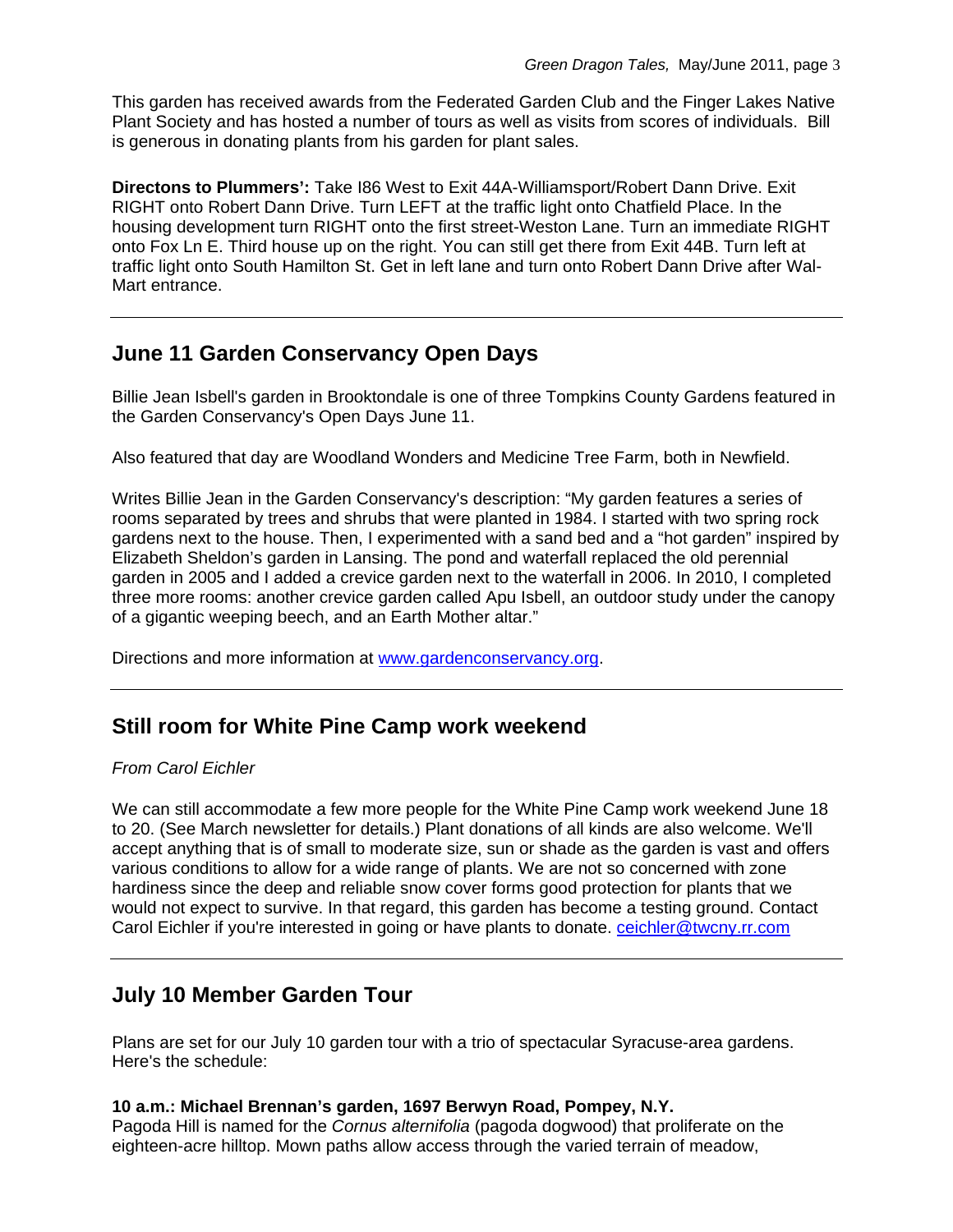woodland, hillside, and pond. Close to the house is a sixty-foot locust pergola for growing roses and clematis, bordered by peonies and iris. The brick-lined gravel path continues into a formal perennial garden backed by a thirty-foot hot-colored border. The path ends with a locust arbor surrounded by twenty-seven raised beds for vegetables and cut flowers. Connected to the house is a shad shrub border featuring chartreuse foliage and blue and white flowers.

There is a convenience store/gas station between the first and second stops on NY 11 in Lafayette (NORTH of US 20).

#### **12 noon: John Gilrein's garden, 4003 Bussey Road, South Onondaga, N.Y.**

John has informal gardens with a rock garden, a crevice garden, a woodland garden adjacent to a bog garden, and borders with shrubs and perennials.

#### **1:30 p.m. Harold Peachey's garden, 3837 Bussey Road, South Onondaga, N.Y.**

Harold has newly developing gardens including prairie, shade gardens, common borders, a rock garden, The Bear's Grave (too big for a dog's grave), a vegetable garden and grasses. Liberal use of annuals mixed with an interesting starter collection of perennials from around the world.

Late lunch on the deck at Harold's after the garden tour. Dish to pass or bring your own lunch.

Please be considerate of the garden tour hosts and gentle on the gardens in the garden tour. The hosts will likely participate in the garden tour, so please be mindful of your arrival time. You may tour all of the gardens, or just one or two of them.

#### **Directions from Ithaca:**

1)To Michael Brennan's [1 hour/45 miles]

2)Take NY 13 NORTH to Cortlandville (don't follow NY 13 when it turns right to downtown Cortland)

3)NY 13 will become NY 281, Take NY 281 NORTH to the spur road for Interstate 81

4)Go right on the spur road/follow Int. 81 signs, go NORTH on Int. 81

5)Exit at the Tully Exit [Exit 14]

6)Go Left at the stop sign onto NY 281 NORTH, go 1 block

7)Go Right on NY 80 EAST for 4.2 miles, past Apulia Station and Apulia

8)Go Left on Berwyn Road (North)

9)Go 1.8 miles to Michael Brennan's 1697 Berwyn (corner of Stebbins Road and Berwyn Road) 10) Park on the WEST side of the road (house side)

1)To John Gilrein's [25 minutes/19 miles]

2)Take Stebbins Road WEST to Berry Road

3)Go RIGHT on Berry Road (NORTH) and Keep LEFT to stay on Berry

4)At STOP sign go Left (WEST) on US 20 10.5 miles to NY 80

5)Right on NY 80 (road heads North at this point) 1.7 miles to STOP sign

6)Go straight at STOP sign, leaving NY 80. This is now Makyes Road.

7)Take Makyes Road 1 mile to first intersection (no stop sign) at Tanner Road

8)LEFT on Tanner Road (West) WEST 0.5 miles to Bussey Road, go slowly, Bussey Road is hidden behind the red barn close to the road

9)Right on Bussey Road. If you get to a STOP sign, you missed the turn. Go 1.5 miles NORTH on Bussey Road to 4003 Bussey.

10)Park on the West side of Bussey Road only.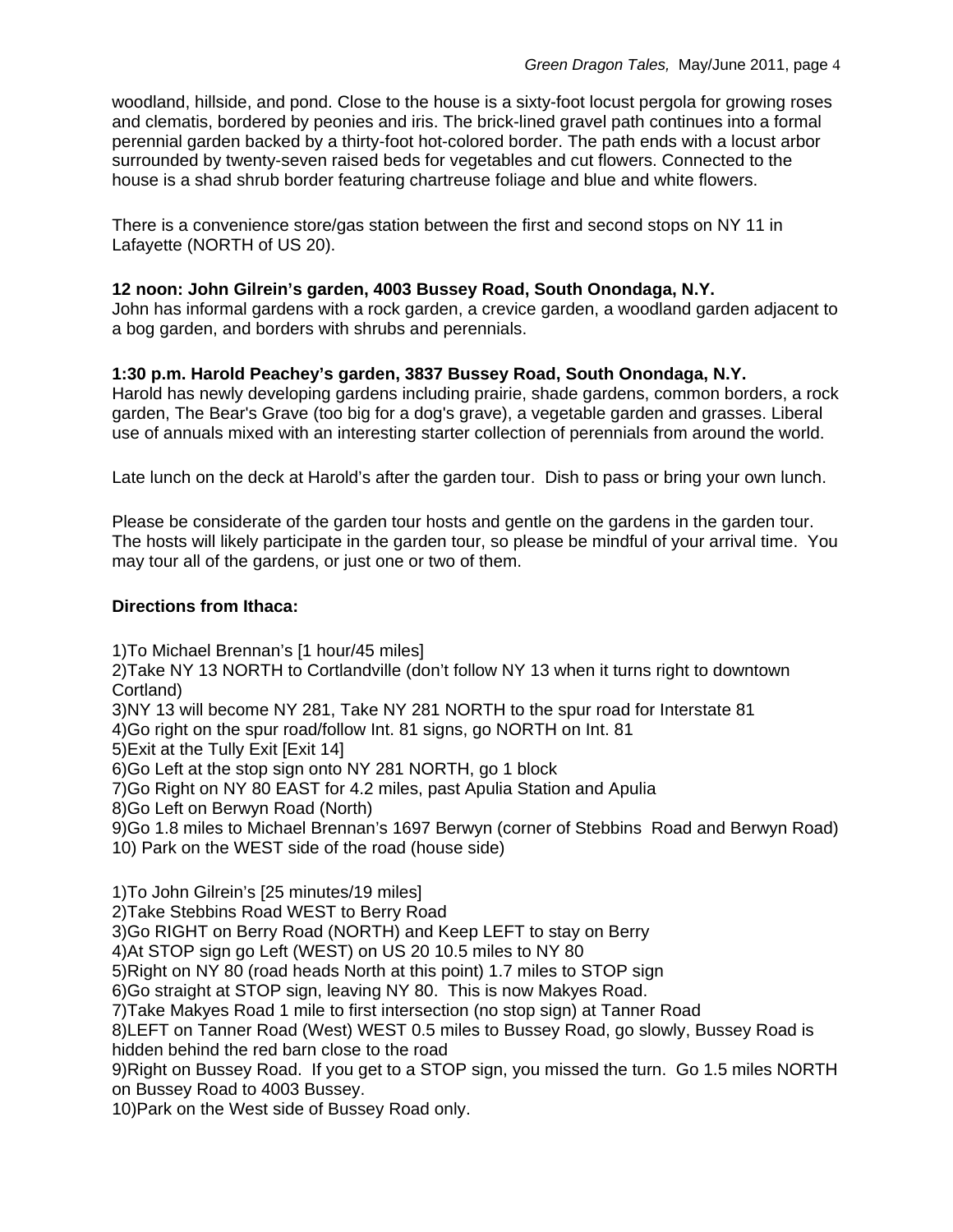1)To Harold Peachey's [a half mile] 2)Go 0.5 miles SOUTH on Bussey Road to 3837 Bussey Road. Park on the WEST side of Bussey Road only.

Return to Ithaca 1)Go SOUTH on Bussey Road to the end (1 mile) 2)Go Left to the STOP sign 0.5 miles to Makyes Road 3)Go RIGHT on Makyes Road 1 mile to the STOP sign 4)Go STRAIGHT across the stop onto NY 80 SOUTH 5)Go 12 miles to the Lake Road/ and the Tully on ramp for Interstate 81 SOUTH, on the RIGHT directly across from Burger King 6)EXIT at Exit 12 Homer/Cortland and follow signs for NY 281 SOUTH and NY 13 SOUTH

Use Google Maps or contact John Gilrein for directions from other points JGILREIN@twcny.rr.com 315-492-0844.

## **With the chair: In memory of our members who have passed away**

*From Billie Jean Isbell, chair* 

While it was still cold and winter seemed that it would never end, I marveled as the early bloomers in my garden stubbornly forced their way through the cold ground to announce the coming of spring: *Galanthus*, helebores, *Saxafragia*, primroses and dwarf daffodils rewarded me with early color.

I acquired all of these plants and bulbs through our chapter's activities. As our gardens burst into bloom let's remember chapter members who have passed away leaving behind their memories in the plants they have donated to our plant sales and exchanges as well as energy and extensive knowledge they contributed to our chapter.

Three members who have passed away were instrumental in the establishment of the Adirondack Chapter in the late 1970's: Irma and Norbert Markert and Nina Lambert. They were also among the organizers of the 1989 Garden Symposium called "On the Rocks" sponsored by our chapter at Cornell Plantations. They remained active in our chapter until their deaths in 2009-10.

The Markerts received the chapters' Service award in 1994 for promoting rock gardening and sharing their extensive knowledge as well as their plants for beginners. Nina Lambert's rock garden was an inspiration to rock gardeners in our region and far beyond. One of our members, Rosemarie Parker, recalls that she still has many plants that Nina gave her as 'starter plants.' And she adds that she cannot see *Allium carinatum spp. Pulchellum* in her garden without thinking of Nina. Nina was also our chapter's ambassador. She reached out to national and international speakers who recall fondly her hospitality during their visits.

We would also like to remember two members of our chapter from Greene who also passed away during the last year: Shirley Halwig and Alice Davis. Shirley continued gardening as long as she could. I remember that she used her small transplanting spade as a cane as she showed our chapter her lovely garden a few years ago. Alice Davis was a faithful attendee of our meetings until her failing health prevented her from traveling from Greene. I especially appreciated Alice's energy and her sense of humor. Both were generous providers of plant material to our chapter.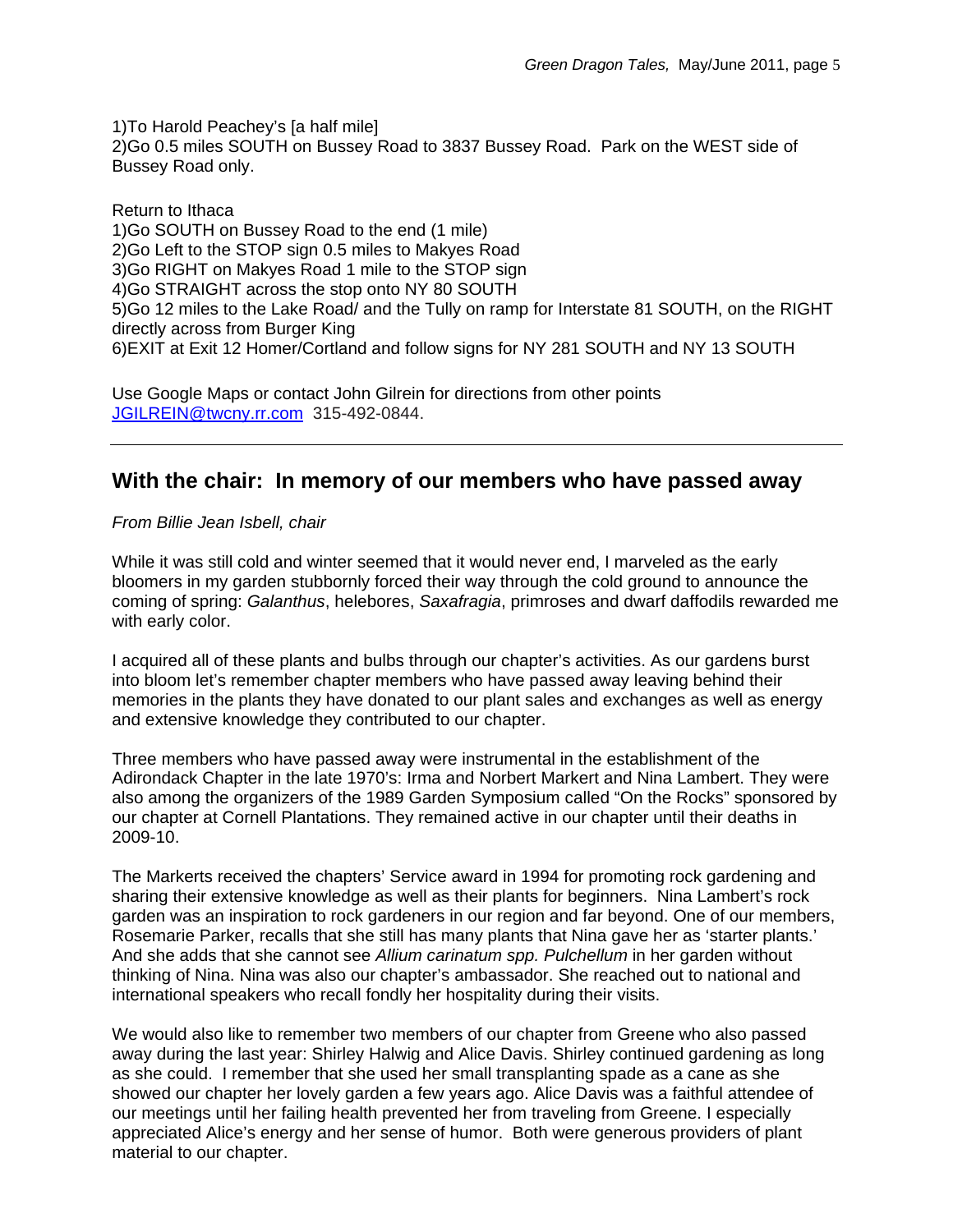As we look at our gardens, let's remember these members and their contributions to our gardens. The chapter is donating \$500 dollars in their memory.

## **New books in lending library**

#### *From Carol Eichler*

We extend our thanks to Tibby McLafferty for donating the following reference books (they originally came from Carol Sienko, who had a wonderful rock garden on Ellis Hollow Creek Rd. outside Ithaca) to our lending library:

**All About Rock Garden Plants** by Walter Kolaga. Nice older gardening book with good suggestions for rock placement and layout on various types of slopes, the incorporation of naturalistic water features, and a discussion of different kinds of gardens, such as a bog or cactus garden.

**Rock Gardens: How to Plan and Plant Them** by A. Edwards. Edwards was Assistant curator of the Royal Botanic Garden at Kew and it includes color plates.

**The Present Day Rock Garden** by Sampson Clay. Published in 1954.

**The English Rock Garden, Vol. 1 and Vol. 2** by Reginald Farrer. Farrer (1880 – 1920) was a traveler and plant collector especially throughout Asia, publishing a number of books. He brought many plants back to England to be planted near his home village of Clapham, North Yorkshire. In the words of Farrer's biographer, Nicola Shulman, "He brought rock-gardening into the hearts of the British people." His lasting legacy is a spectacular display of plants from the Himalayas, which are today growing in a wild display around Ingleborough. while other plantings of his survive in Clapham village. For the armchair traveler these books are another way in which Farrer has shared his discoveries.

## **Seed exchange thanks**

*From BZ Marranca, treasurer and seed exchange organizer:* 

We picked 16,605 packets in 190 people/hours. It took 31 hours to do the distribution to chapters for a total of 221 people/hours. Thanks to those who worked on this: Carol Eichler, John Gilrein, Karen Hansen, Michelle Jones, Susanne Lipari, Michael Loos, BZ Marranca, Marcia Meigs, Sean Meigs, Nari Mistry, David Mitchell, Nancy Munckenbeck, Rosemarie Parker, Bill Plummer, Cheryl Schaefer, Bruce Steinberg, and Mike Wheeler.

## **Other events**

- **Open Garden at Bill and Jane Plummers,** May 21, 10 a.m. to 4 p.m., 10 Fox Lane East Gang Mills (near Painted Post). See article above.
- **Garden Conservancy Open Days** Tompkins County: June 11. Onondaga County: July 31, September 18. More info at: http://gardenconservancy.org/opendays